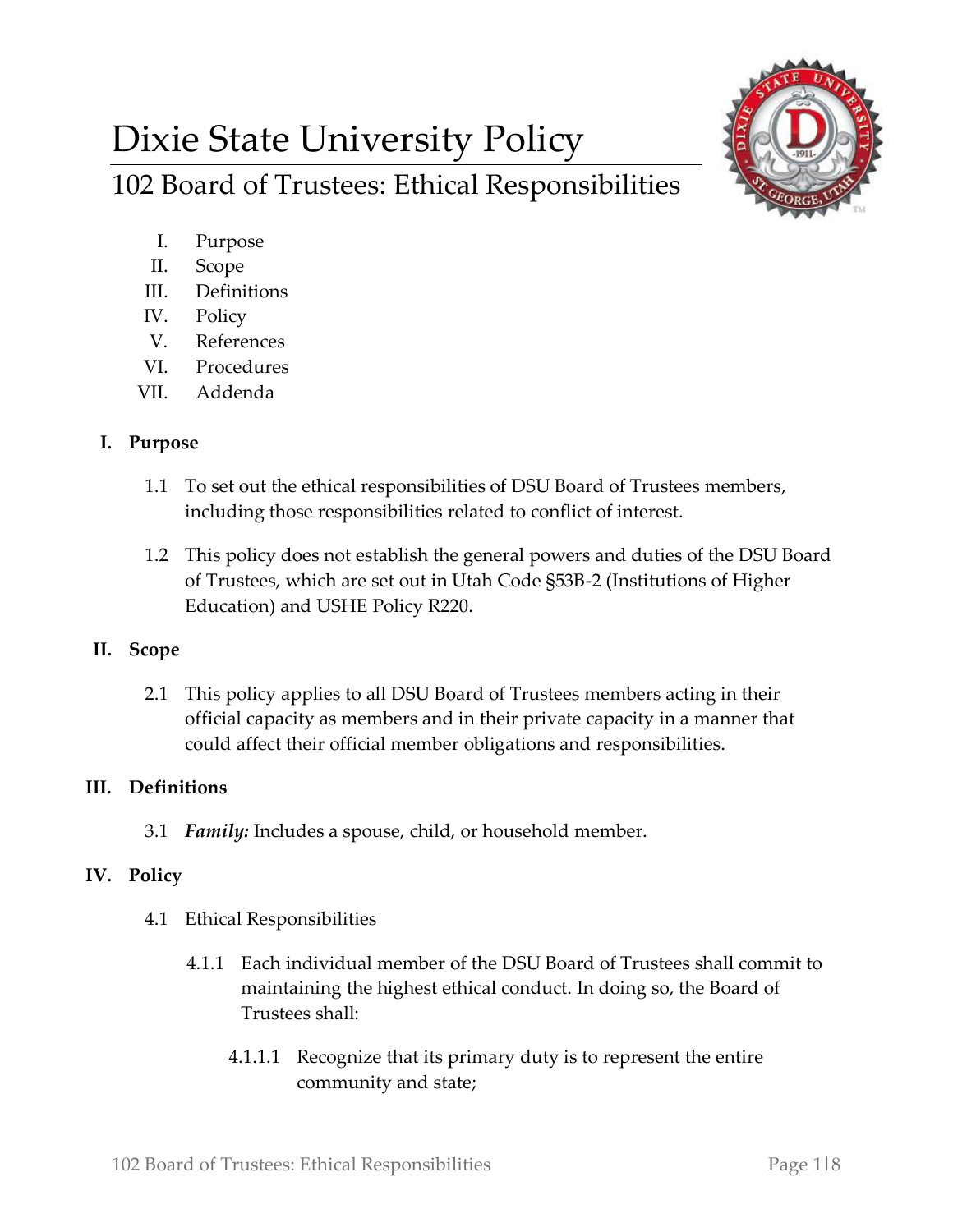- 4.1.1.2 Accept the concept that each member is only one member of an educational team and has no authority except as a member of the Board of Trustees in a legally constituted meeting;
- 4.1.1.3 Assure the opportunity for high quality education for every student, with the fiscal limitations of the University;
- 4.1.1.4 Vote on official actions only in public sessions;
- 4.1.1.5 Maintain the confidentiality of privileged information, including complying with GRAMA;
- 4.1.1.6 Delegate authority to the President to execute policies established by the Board of Trustees and serve as the Board of Trustees executive and professional advisor and confine the Board of Trustees action to policy determination, planning, overall approval and evaluation, and maintaining the fiscal stability of the University;
- 4.1.1.7 Ensure an atmosphere in which controversial issues can be presented fairly and in which the dignity of each individual is maintained;
- 4.1.1.8 Support the President in decisions that conform to professional standard and Board of Trustees policy;
- 4.1.1.9 To take action on matters only after having considered the recommendations of the President;
- 4.1.1.10 Recognize that members are public officers under the Utah Public Officers' and Employees' Ethics Act, and avoid circumstances in which financial or other ties to outside entities could present an actual, potential, or apparent conflict of interest or impair the University's reputation.
- 4.1.2 The Board of Trustees affirms its responsibilities to:
	- 4.1.2.1 Encourage all employees, by group representation of employees, to avail themselves of all administrative remedies and procedures before requesting Board of Trustees involvement;
	- 4.1.2.2 Except in unusual circumstances, follow channels for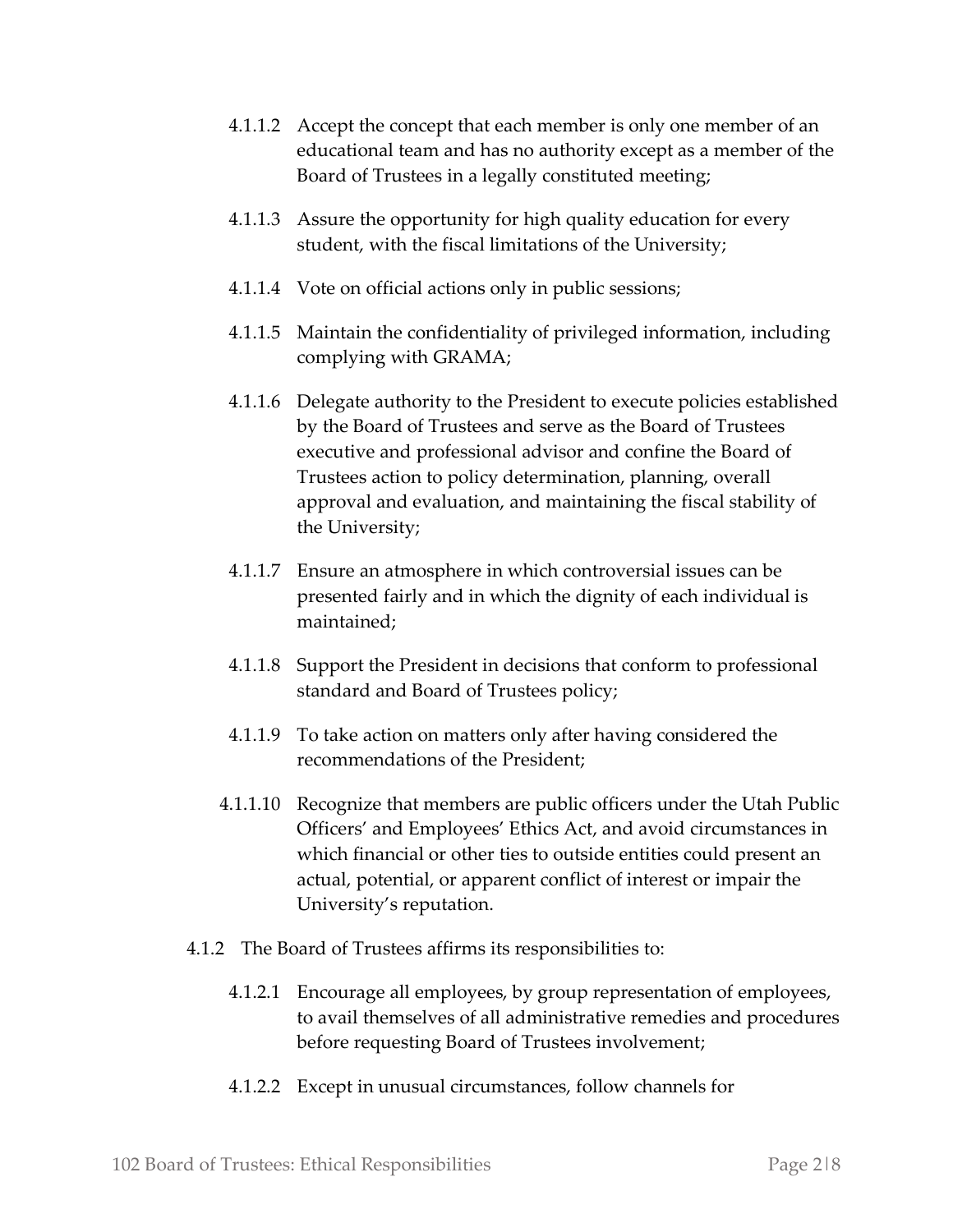communication, whereby requests for material from employees for any Board of Trustees action will be transmitted to the Board through the President and that members will request information and action through the President.

- 4.2 Conflict of Interest
	- 4.2.1 No policy statement can address specifically every conceivable situation that might create a conflict of interest.
	- 4.2.2 Members should avoid any actions or situations that might result in or create the appearance of using their association with the University for private gain, according unwarranted preferential treatment to any outside individual or organization, losing independence or impartiality, or adversely affecting the University's reputation or public confidence in its integrity.
	- 4.2.3 For the purposes of this policy, a conflict of interest is presumed to arise when the University has or is considering a transaction or other business relationship with a member or a member's family or with an outside entity in which the member or member's family has a material interest. An interest is presumed to be material if it entails:
		- 4.2.3.1 Any ownership or investment interest (including stock, options, debt, a partnership interest, or any other ownership or investment interest) valued at more than \$2,000;
		- 4.2.3.2 Receipt of non-dividend compensation (including salary, consulting fees, royalty payments, or other remuneration) of more than \$2,000 in the past year, or the expectation of such compensation in the future;
		- 4.2.3.3 A position of real or apparent authority in an outside entity, such as director, officer, trustee, partner, agent, or employee.
	- 4.2.4 A member is not deemed to have a material interest in a publicly traded entity only by reason of an investment in that entity by another publicly traded entity, such as through a mutual fund, of which the member does not control investment decisions.
	- 4.2.5 A conflict of interest may also arise when a member or member's family has or is considering an investment in an entity, such as a fund or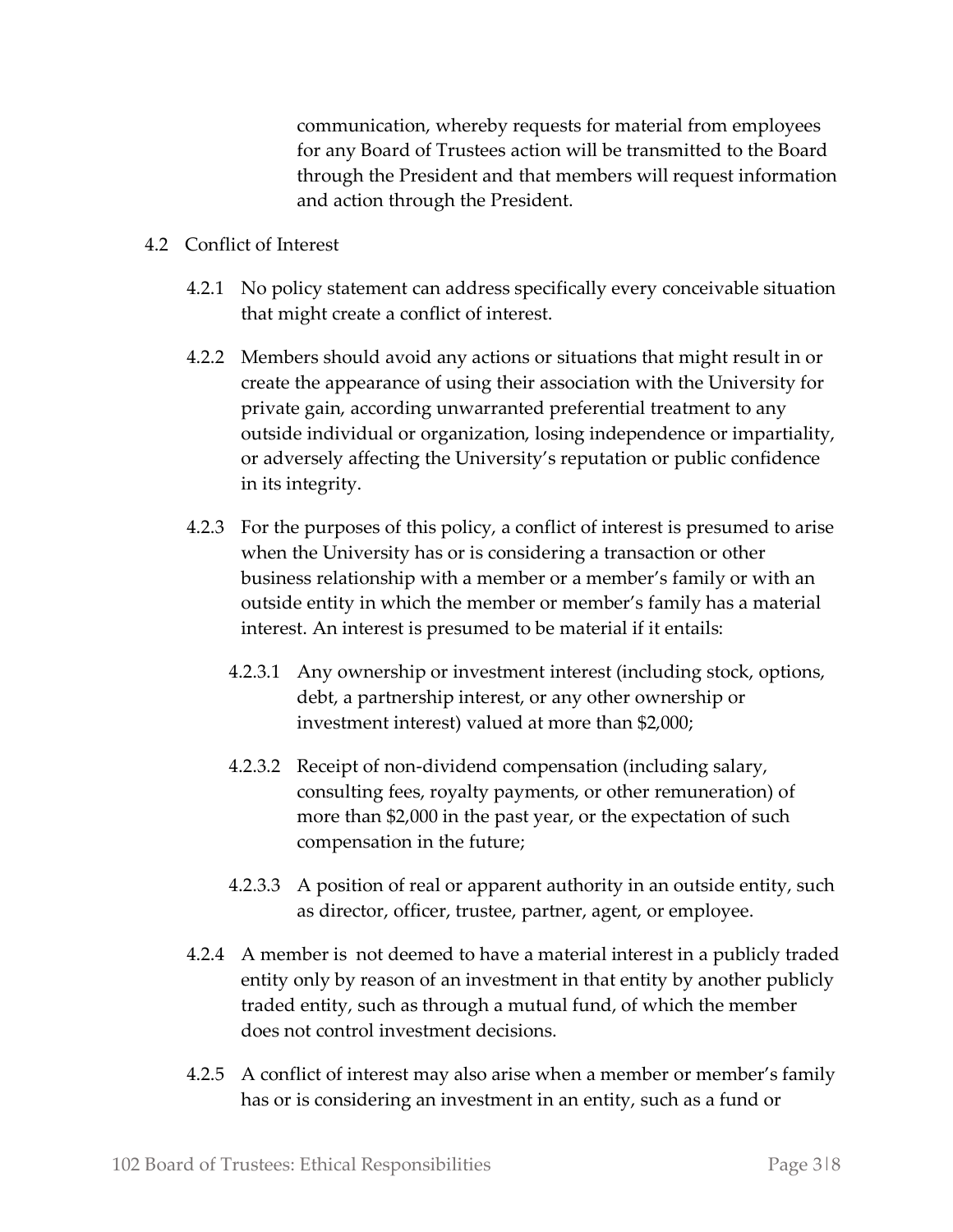partnership, that is not publicly traded and in which the University has or is considering an investment. Because such parallel investments may create at least an appearance that the member is benefiting from the University's participation in the entity, members should promptly disclose to the Board of Trustees any material interest in any such entity in which the member otherwise knows the University has or is considering an investment.

- 4.3 Disclosure of Interests
	- 4.3.1 A member who has a known potential conflict of interest, including a material interest, in a pending or proposed transaction or business arrangement involving the University shall promptly disclose to the Board of Trustees the existence of the interest and other material information that the member may have regarding the transaction or arrangement.
	- 4.3.2 Each member shall annually sign and submit to the University's Office of General Counsel a signed statement disclosing all relevant details of potential conflicts of interest, including material interests, known to the member, of the member or of the member's family, in any outside entity with which the member knows the University has or is considering a transaction or other business relationship, or affirming that the member knows of no such interest.
		- 4.3.2.1 If actual or potential conflicts of interest arise after the annual disclosure, the member shall submit disclosure statements asneeded to the University's Office of General Counsel as soon as practicable upon learning of such conflicts.
		- 4.3.2.2 This disclosure requirement applies only to those transactions and business dealings of which the member is actually aware. It is recognized that members will not be aware of every transaction and business dealing undertaken by the University as it is a large, complex, and diverse institution which has financial relationships and dealings with numerous individuals, businesses, and other entities.
- 4.4 Determination of Whether a Conflict of Interest Exists
	- 4.4.1 The University's General Counsel shall review annually and as-needed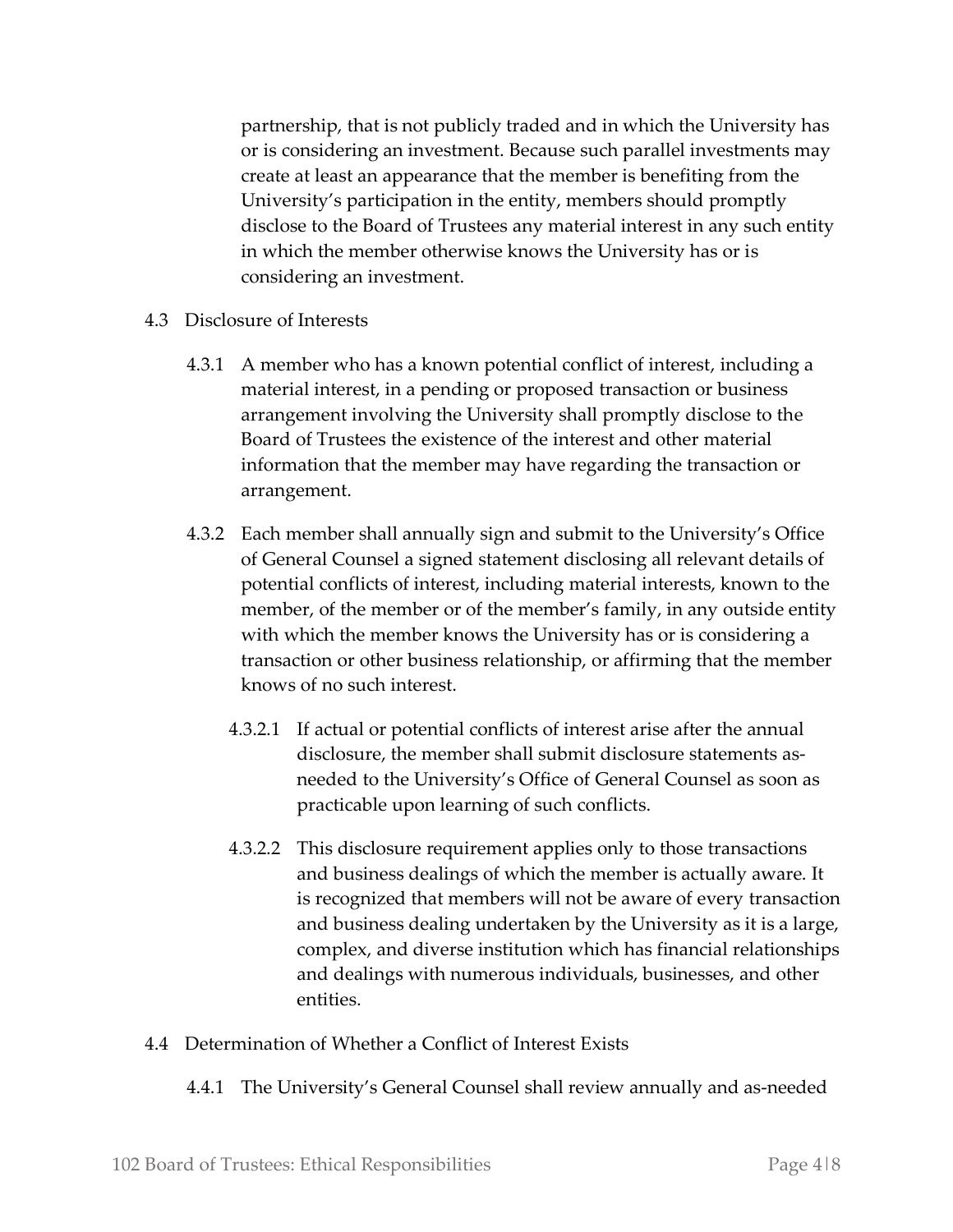disclosure statements to determine whether a potential conflict of interest, including a material conflict of interest, has been disclosed.

- 4.4.2 In the event that the General Counsel determines that a potential conflict of interest exists either through member disclosure statement or other means, the General Counsel may request additional information from the member in order to determine if a prohibited conflict of interest exists.
- 4.4.3 If the General Counsel preliminarily determines that there is a conflict of interest, it shall be so advised to the member, who shall have the opportunity to remedy the conflict through recusal or other appropriate means, or address the issue with the Board of Trustees.
- 4.4.4 If a conflict of interest determination is referred to the Board of Trustees, either following review by the General Counsel or if disclosure is made in the first instance to the Board of Trustees (for example where a member becomes aware of a possible conflict of interest during or just before a meeting of the Board of Trustees), unless the member elects recusal, the member shall address the issue with the Board of Trustees and the Board of Trustees shall decide whether a conflict of interest exists by a majority of the vote.
	- 4.4.4.1 The Board of Trustees may question the interested member.
	- 4.4.4.2 The Board of Trustees may request the legal advice and/or conflict of interest findings of the General Counsel during this deliberation.
	- 4.4.4.3 The interested member shall leave the Board of Trustees meeting while the disinterested members determine whether the interest gives rise to a conflict of interest.
	- 4.4.4.4 If the Board of Trustees determines that no conflict of interest exists, the interested member may rejoin the meeting and participate fully in the discussion of and vote on the proposed transaction or arrangement.
- 4.5 Consideration of Matters Involving Conflicts of Interest
	- 4.5.1 If the Board of Trustees determines that a member has a conflict of interest in a matter being considered, the Board of Trustees may permit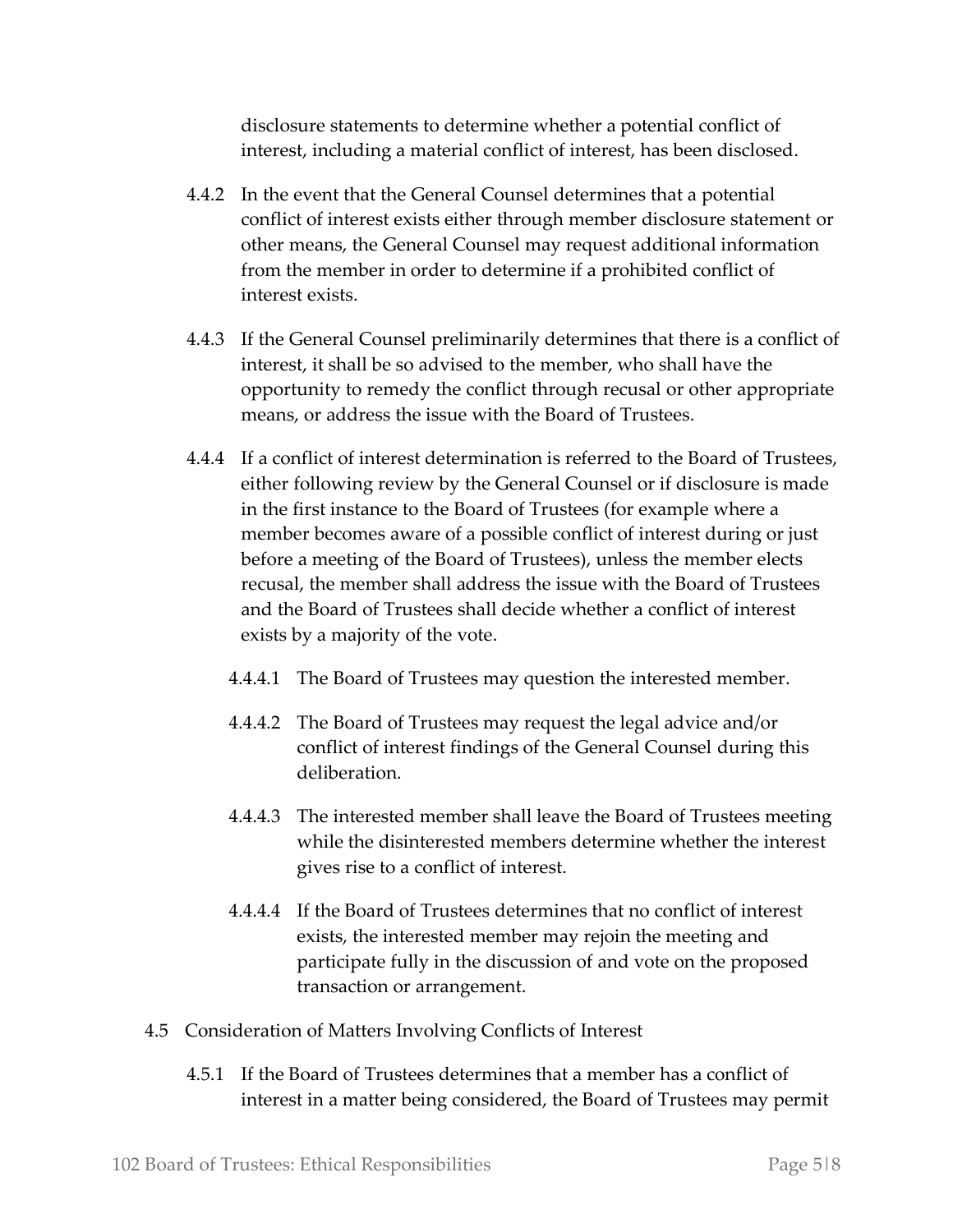the interested member to make a presentation regarding the matter, but the interested member shall be required to leave the meeting prior to the discussion of, and the vote on, the proposed transaction.

- 4.5.1.1 The interested member shall not vote on the matter before the Board.
- 4.5.1.2 The Board shall approve the transaction or arrangement only upon a finding, by a majority vote of the disinterested members, that the transaction or arrangement is in the University's best interest, is for the University's benefit, and is fair and reasonable to the University. The Board may engage such consultants as it deems necessary or useful to assist in the determination of these issues.
- 4.5.2 Whenever the Board holds a meeting at which a member's potential conflict of interest in a matter is disclosed, a determination regarding the existence of a conflict of interest is made, or a transaction or arrangement with respect to which a member has a conflict of interest is considered, the Board's consideration of these issues shall be considered pursuant to the provisions of the Utah Open and Public Meetings Act and shall be reflected in the minutes of the meeting.
- 4.6 Gifts
	- 4.6.1 Members shall not encourage or accept gifts, favors, or gratuities for themselves or their family members, from any individual or entity that to the member's knowledge has, or seeks to have, a business relationship with the University. This does not include meals and activities which are part of official meetings or activities.
- 4.7 Appropriation of University Opportunities
	- 4.7.1 If a member becomes aware of a business, investment, or other potentially valuable opportunity that rightfully belongs to the University, and not the member individually or another entity with which the member is affiliated, the member shall bring the opportunity to the attention of the Board.
- 4.8 Confidentiality
	- 4.8.1 Members may not use confidential information acquired as a result of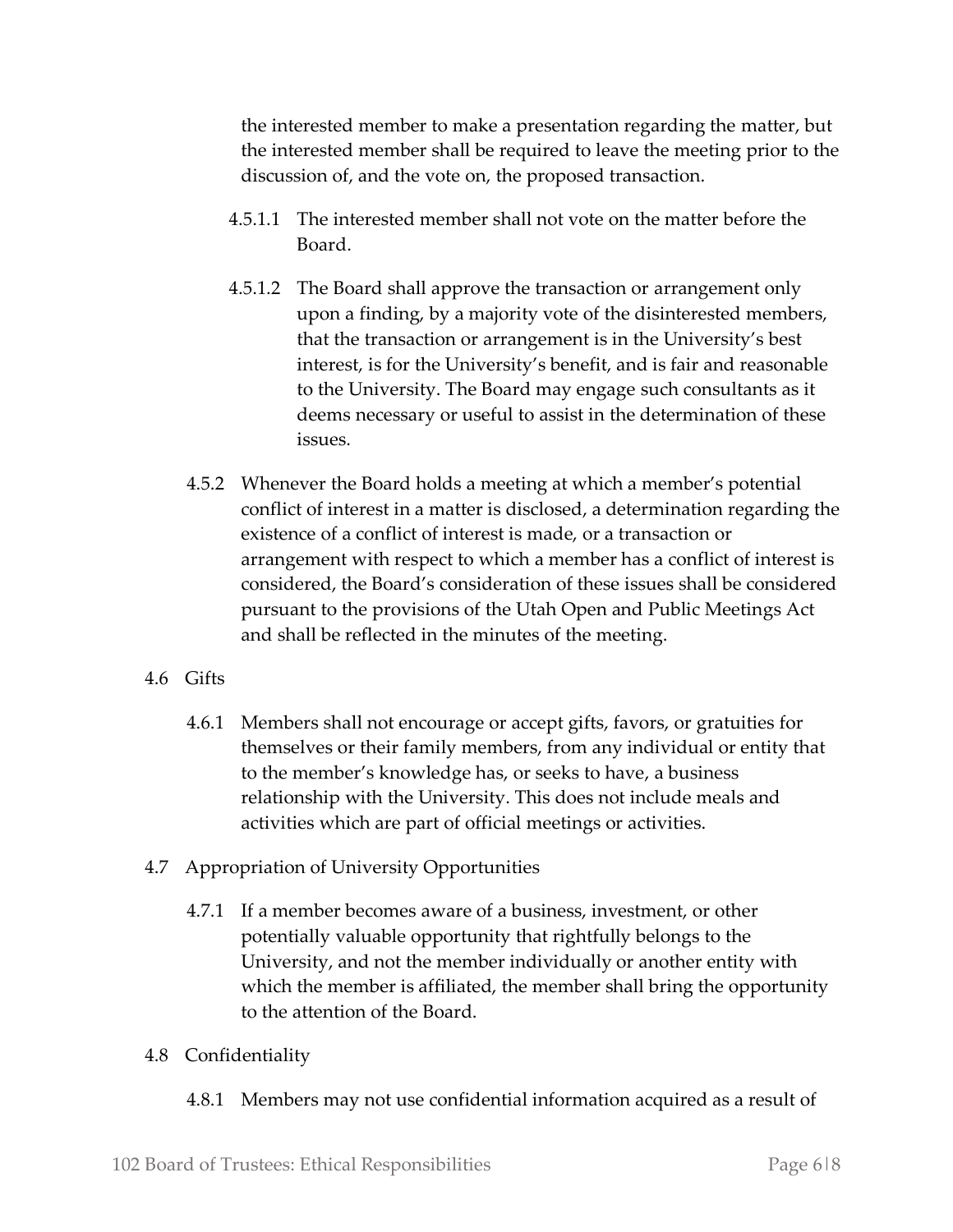service to the University for any purpose unrelated to University business, or provide such information to any third party, without the consent of the Board. Wrongful use of University information includes, but is not limited to, use or disclosure of information to engage, invest, or otherwise participate in any business, project, venture, or transaction other than through the University.

- 4.9 Actions Not Void or Voidable
	- 4.9.1 No transaction or action undertaken by the University shall be void or voidable by reason of having been undertaken in violation of this policy or the principles set forth herein.
- 4.10 Reporting to the Utah Attorney General
	- 4.10.1 All conflicts of interest disclosures shall be reported to the Office of the Utah Attorney General, including all conflicts of interest approved by the Board.

#### **V. References**

- 5.1 USHE Policy R120 (Bylaws of the State Board of Regents)
- 5.2 USHE Policy R122 (Board Conflict of Interest Policy)
- 5.3 USHE Policy R220 (Delegation of Responsibilities to the President and Board of Trustees)
- 5.4 Utah Code §53B-2 (Institutions of Higher Education)
- 5.5 Utah Code §63G-2 (GRAMA)
- 5.6 Utah Code §63G-6a-2304 (Utah Procurement Code)
- 5.7 Utah Code §67-16-1 (Utah Public Officers' and Employees' Ethics Act)
- 5.8 Utah Code §76-8-105 (Utah Criminal Code—Receiving or Soliciting a Bribe by a Public Servant)
- **VI. Procedures – N/A**
- **VII. Addenda – N/A**